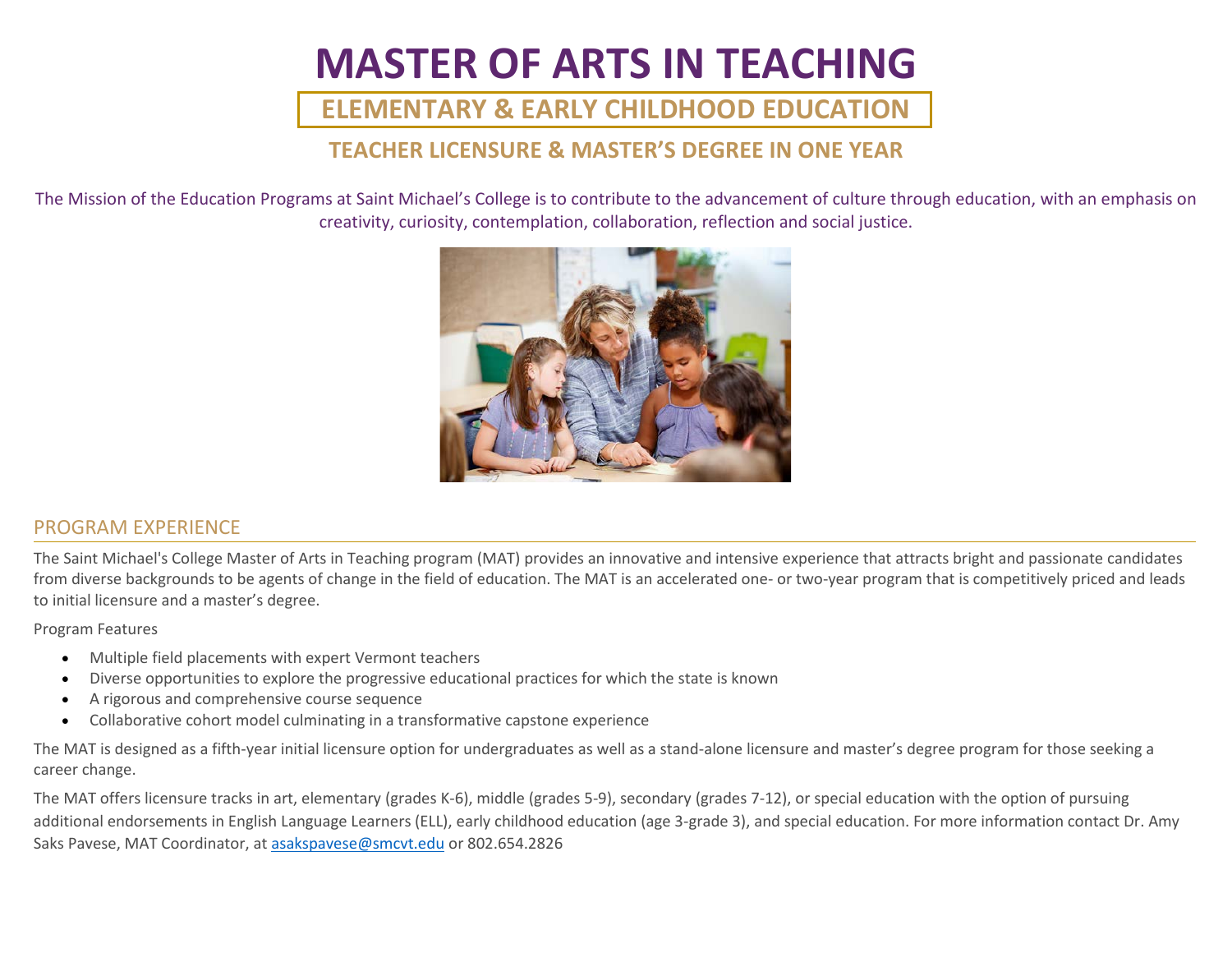#### **Master of Arts in Teaching – Elementary & Early Childhood Education Concentration Map (2 years)**

| <b>BEFORE PROGRAM</b>                                                                                      |                                                                                                                                                                                                                                        | <b>SUMMER 1</b>                                                                                                                                                                                                                                                                                                                                                                                                                                     | FALL 1                                                                                                                                                                                                                                               | SPRING 1                                                                                                                                                                                                                                                                                                                                                                                                                                                                                                                                                                                                                                                                                                                                                                                                                                                                  |
|------------------------------------------------------------------------------------------------------------|----------------------------------------------------------------------------------------------------------------------------------------------------------------------------------------------------------------------------------------|-----------------------------------------------------------------------------------------------------------------------------------------------------------------------------------------------------------------------------------------------------------------------------------------------------------------------------------------------------------------------------------------------------------------------------------------------------|------------------------------------------------------------------------------------------------------------------------------------------------------------------------------------------------------------------------------------------------------|---------------------------------------------------------------------------------------------------------------------------------------------------------------------------------------------------------------------------------------------------------------------------------------------------------------------------------------------------------------------------------------------------------------------------------------------------------------------------------------------------------------------------------------------------------------------------------------------------------------------------------------------------------------------------------------------------------------------------------------------------------------------------------------------------------------------------------------------------------------------------|
|                                                                                                            |                                                                                                                                                                                                                                        |                                                                                                                                                                                                                                                                                                                                                                                                                                                     |                                                                                                                                                                                                                                                      |                                                                                                                                                                                                                                                                                                                                                                                                                                                                                                                                                                                                                                                                                                                                                                                                                                                                           |
| <b>WHAT</b><br><b>COURSES DO</b><br>I NEED?                                                                | Any possible pre-requisite<br>courses in your licensure<br>area                                                                                                                                                                        | <b>GED 516: Educational Foundations:</b><br>Understanding the Past and Creating the<br>Future (3 credits)<br>GED 522: Teaching Literacy in the P-K-6<br>Classroom (3 credits)                                                                                                                                                                                                                                                                       | GED 641: Teaching in the<br>Inclusive Classroom Pre-K-12<br>(3 credits)<br>GED 528: Pre-k-6 Curriculum,<br>Assessment and<br>Management (4 credits)                                                                                                  | <b>GED 524: Early Childhood Education:</b><br>Methods and Practice (3 credits)<br><b>GED 520: Child and Adolescent</b><br>Development (3 credits)                                                                                                                                                                                                                                                                                                                                                                                                                                                                                                                                                                                                                                                                                                                         |
| <b>WHAT</b><br><b>PLACEMENT</b><br><b>EXPERIENCES</b><br><b>WILL I HAVE?</b>                               |                                                                                                                                                                                                                                        | Public School Placement, 5 hours/week                                                                                                                                                                                                                                                                                                                                                                                                               | Placement hours determined<br>by course                                                                                                                                                                                                              | 50 hours of Practicum in Early<br><b>Childhood Education</b>                                                                                                                                                                                                                                                                                                                                                                                                                                                                                                                                                                                                                                                                                                                                                                                                              |
| <b>SUMMER 2</b>                                                                                            |                                                                                                                                                                                                                                        | FALL <sub>2</sub>                                                                                                                                                                                                                                                                                                                                                                                                                                   | <b>SPRING 2</b>                                                                                                                                                                                                                                      |                                                                                                                                                                                                                                                                                                                                                                                                                                                                                                                                                                                                                                                                                                                                                                                                                                                                           |
|                                                                                                            |                                                                                                                                                                                                                                        |                                                                                                                                                                                                                                                                                                                                                                                                                                                     |                                                                                                                                                                                                                                                      |                                                                                                                                                                                                                                                                                                                                                                                                                                                                                                                                                                                                                                                                                                                                                                                                                                                                           |
| <b>WHAT COURSES</b><br>DO I NEED?<br><b>WHAT</b><br><b>PLACEMENT</b><br><b>EXPERIENCES WILL</b><br>I HAVE? | <b>GED 643: Multisensory</b><br>Language-Based<br>Literacy Instruction for<br>Students with<br>Disabilities (3 credits)<br><b>GED 613: Mathematics</b><br>in the Pre-K-6<br>Classroom (3 credits)<br><b>Public School</b><br>Placement | GED 695: Teaching Pre-K-6 Science &<br>Engineering (3 credits)<br>GED 678: Heroes, Art and Social Justice:<br>Aesthetic Perspective (3 credits)<br><b>OR</b><br>GED 693: Integrating Art, Social Studies<br>and Language Arts (3 credits)<br><b>GED 521: Early Childhood Education:</b><br>Foundations (3 credits)<br>Practicum in Student Teaching Placement,<br>6 hours/week plus 15 hours total in Early<br><b>Childhood Education Placement</b> | GED 550: Student<br>Teaching Internship (6<br>credits)<br>GED 555: Student<br><b>Teaching Seminar (3)</b><br>credits)<br><b>GED 691: Personalized</b><br>Inquiry: Finding Your<br>Why (2 credits)<br><b>Student Teaching</b><br>Placement, Full time | <b>WHAT ARE MY LICENSURE RESPONSIBILITIES?</b><br>Before: Apply to the program, Summer 1: Pass<br>Praxis Core, Spring 1: Apply to Student<br>Teaching, Fall 2: Pass Praxis II (Elementary &<br>Early Childhood), Spring 2: Student Teach and<br>Complete Licensure Portfolio, Throughout<br>Program: Maintain a 3.0 GPA in your program<br>and Collect Licensure Portfolio Evidence<br><b>HOW DO I LAUNCH MY PROFESSIONAL LIFE?</b><br>Attend Conferences and Professional<br>Workshops, Update Resume & Cover Letter,<br>Create Job Application/ School Spring Account,<br>and Request letters of recommendation from<br>three people who have seen you teach (Spring<br>2)<br>HOW CAN I ENGAGE IN SOCIALLY ACTIVE,<br><b>ACADEMIC EXPERIENCES?</b> Collaborative Cohort<br>Model, Conversation Partners, Substitute<br>Teaching, MAT Workshop Series, MAT<br>Gatherings |